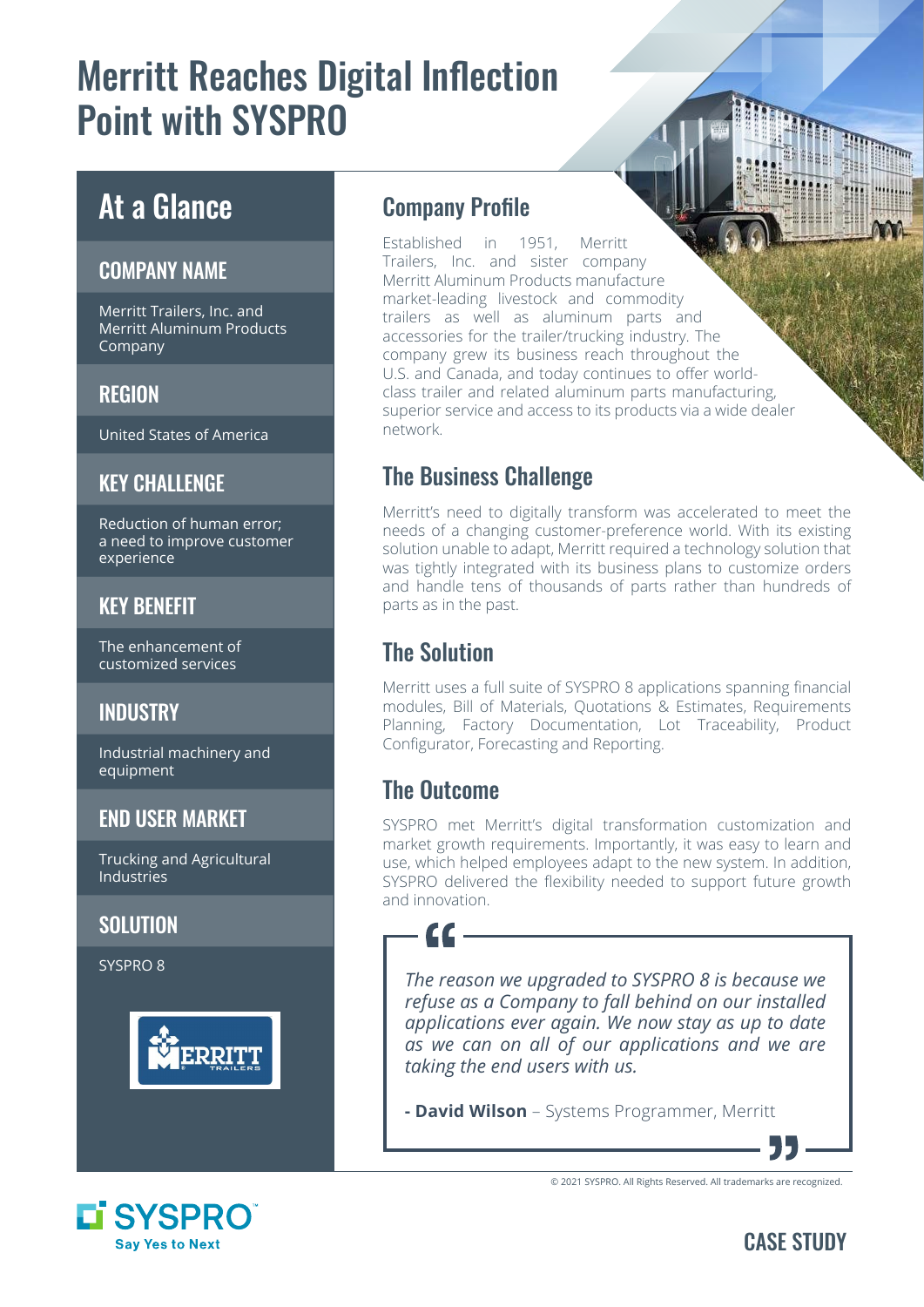## Changing Industry Requirements

Merritt began in 1951 as a small automotive and welding shop in Portland, Oregon, where customers would bring in steel truck bodies and other transportation machinery for repairs. Seeing an opportunity for better designs on both the truck bodies and trailers, the company founders innovated and built the world's first all-aluminum livestock trailer.

By the end of the 1960s, Merritt was making a wide range of livestock trailers, commodity trailers and what was comically termed 'headache racks' that offered storage on the back of a big rig's cab.

In the 1970s, the company relocated to Henderson, northeast of Denver, to better facilitate operations from a more central U.S. location. In the ensuing decades, Merritt slowly and steadily built an impressive reputation and network within the transportation and agricultural markets by focusing on superior quality of design and better construction.

The highly successful 'American Dream' stylized company grew its business reach throughout the U.S. and Canada, and today continues to offer world-class trailer and related aluminum parts manufacturing, superior service and access to its products via a wide dealer network.

In previous years, Merritt relied on simplified manual systems for order-taking. Most of the systems were paper-based and the business relied heavily on MRP systems designed for mass production. With customer needs continuously evolving, industry requests and the subsequent orders shifted from turnkey requests that could be facilitated via a mass production environment to customized order requests.

The need to digitally transform was therefore accelerated to meet the needs of a changing customer-preference world where individual specifics and selectivity became the norm for each order. In striving to keep up with this drastic change to its business model, Merritt found itself in a tough position: its existing Syteline solution couldn't adapt.

#### Setting Priorities Beyond Technology Alone

While company management knew it needed to upgrade its ERP solution in a reasonable time period, it had achieved market leadership through proven traditional values and principles and avoided making a hasty decision. The company had two distinct requirements: acquiring an ERP solution that was flexible enough to take the company into whatever future opportunities might arise and finding the right qualities in its ERP vendor partner.

Merritt wanted to streamline an interface for the company's salespeople to handle the new order entry requirements and secondly to ensure that the Bill of Materials system interfaced seamlessly to those orders.

 "We are a company with some employees that have been with us 20-25 years or more and we needed to have a solution that would make this ERP technology transformation as seamless as possible," said David Wilson, Merritt's Systems Programmer. "Sure, the technology had to meet our new customization and market growth requirements, but it also had to be easy to learn and use, or we weren't going to get employees to use it."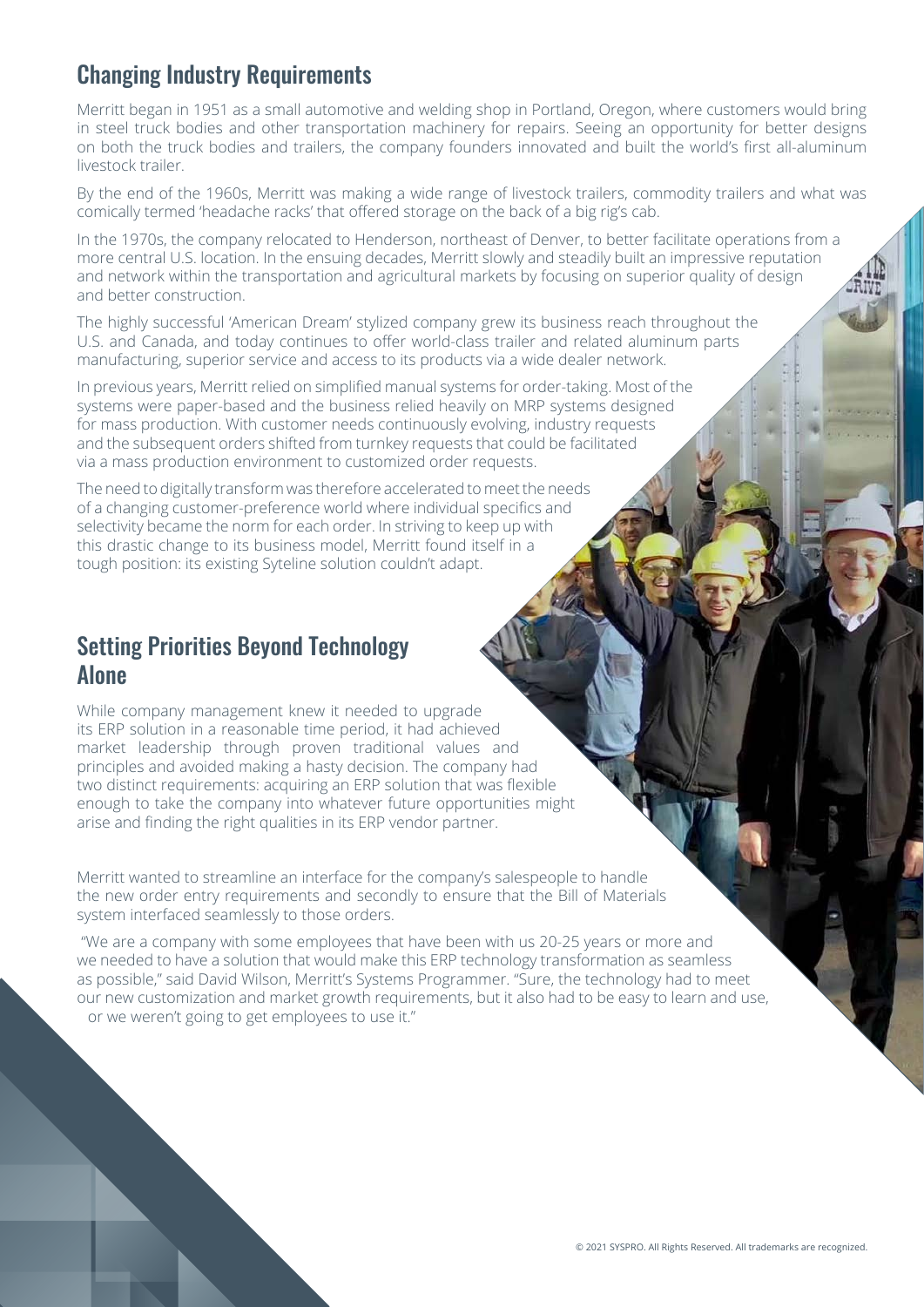Merritt's thorough ERP industry evaluation led it to SYSPRO. Quickly discarding the large ERP industry giants because management did not see a cultural or personalized fit, the company's experience with SYSPRO during the initial review cycle and subsequently through the nearly 10 years after deployment is giving the company exactly what it wanted as well as the means to support future growth and innovation.

From a cultural perspective, Merritt also values its business relationships as much as its bottom line and it was clear to management that the larger ERP software companies were not on the same page. "We are a family-oriented business; we care about our employees, customers and partners, and we want our technology and other suppliers to hold us in this same high regard," Wilson said.

He sees similarities between Merritt and SYSPRO: "It was clear at the start that SYSPRO is like us and shares our values; we are both successful, privately-held, family-oriented businesses that are focused on doing things right. We are maintaining market leadership against much larger competitors because we have SYSPRO ERP capabilities. Our solution could not keep up, and we didn't like what we saw/heard from larger companies, like Oracle, in the sales process. We can say with certainty almost 10 years after selecting SYSPRO that we made a great choice, and their cultural values of doing the right thing match ours."

### Reaping the Digital Rewards

SYSPRO's ability to enable customization by keeping track of quantities of materials has given Merritt full visibility of its organization. This has shortened development time and enhanced operational efficiency across the two companies with their different brands and manufacturing philosophies.

Based on a combination of a great user interface and the system's ability to interface with other Merritt solutions easily, processes and reports that once took a week or more to complete are now executed in five minutes or less. Even though the company is facing competitive challenges from much larger industry players, Merritt is maintaining both profitability and market leadership.

Through SYSPRO, Merritt was able to implement a warehouse slotting process, reducing the time taken to organize inventory in the warehouse or distribution center by 90%. Operational efficiencies were also achieved; for example, the automation of serial numbers reduced production time from a matter of hours to minutes. SYSPRO has therefore played a significant role in Merritt's ability to achieve its digital innovation goals, which focus on increasing revenue and saving both money and resources.

With the aim of distributing products through digital channels, Merritt will make the shift to place its products on an e-commerce site with a built-in configurator. This will reduce costs and take Merritt's business model regarding customized services to the next level by giving customers the opportunity to configure their own products online.